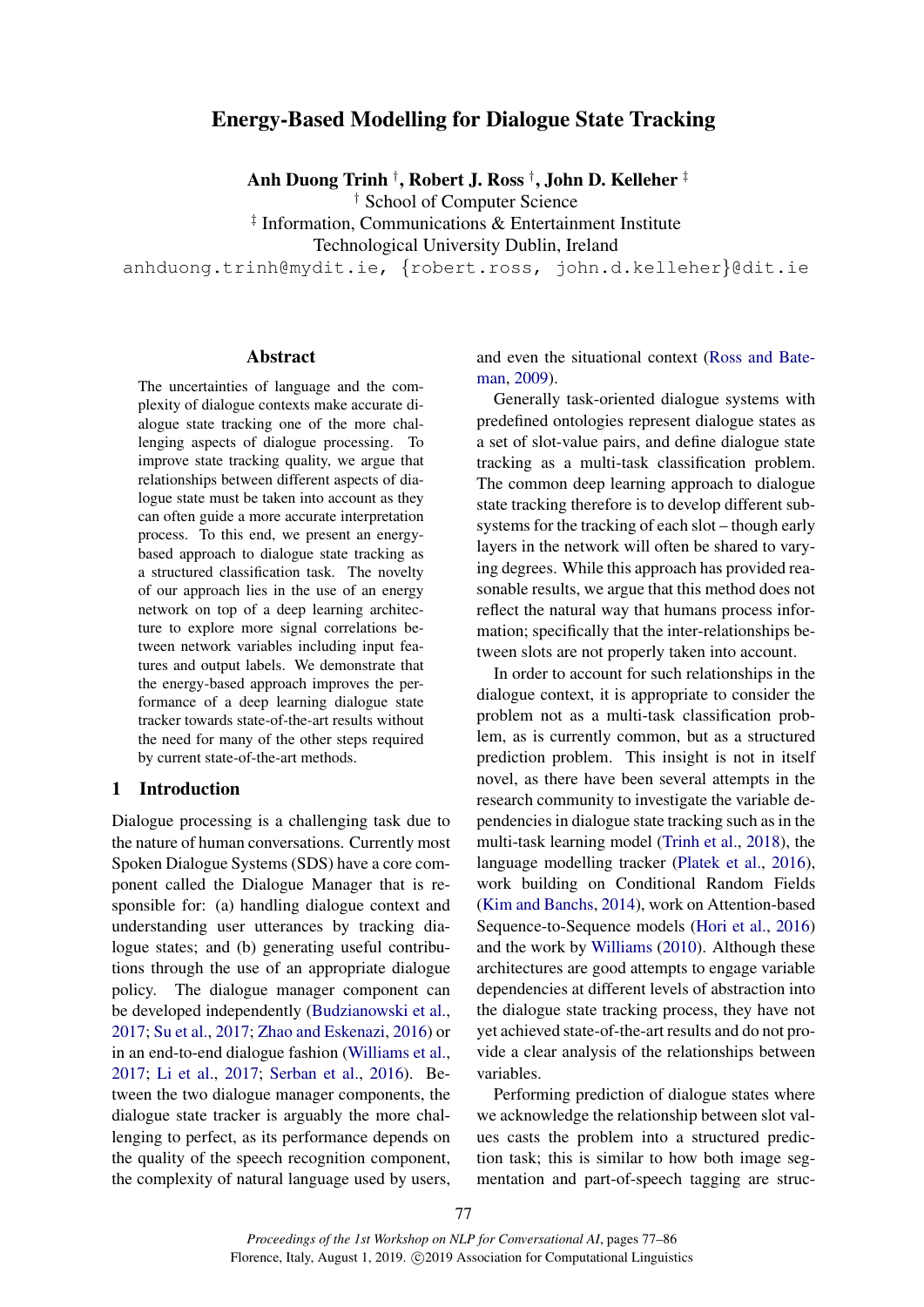tured prediction problems in that that output labels are not assumed to be independent. One efficient approach to structured prediction that has been applied widely in recent years are energy-based methods [\(LeCun et al.,](#page-8-9) [2006\)](#page-8-9). A key intuition of energy-based structured learning approaches is that it can be easier to learn a function to critique a potential solution  $Y$  than to learn to predict  $Y$ directly from an input signal  $X$ . Given this intuition, energy-based approaches essentially attempt to learn a function that estimates the goodness of fit between some input feature variable  $X$  and an output hypothesis  $Y$ . Given such a trained function, a gradient descent-based inference process then searches for an appropriate  $Y$  at run-time that demonstrates the best fit to a new input vector  $X$ .

To investigate the appropriateness of this method, in this paper we apply a variant of the Structured Prediction Energy Network (SPEN) [\(Belanger and McCallum,](#page-7-0) [2016\)](#page-7-0) to the Dialogue State Tracking Challenge (DSTC) 2 dataset [\(Hen](#page-8-10)[derson et al.,](#page-8-10) [2014a\)](#page-8-10). To our knowledge, this is the first attempt to apply this formulation of modelling to the DST task. We benchmark our work by comparing it against a number of other dialogue state trackers including the state-of-the-art hybrid dialogue state tracker [\(Vodolan et al.,](#page-8-11) [2015,](#page-8-11) [2017\)](#page-8-12).

#### 2 Analysis of Variable Dependencies

The goal of applying a structured learning approach to dialgoue state tracking is predicated on the assumption that there are indeed dependencies between slots in the dialogue state. In this section we recap some of the features of the dataset that we have applied and investigate whether such dependencies exist for this dataset.

### 2.1 DSTC2 Dataset

The Dialogue State Tracking Challenge 2 [\(Hen](#page-8-10)[derson et al.,](#page-8-10) [2014a\)](#page-8-10) is a popular dataset for spoken dialogue state tracking in the Cambridge restaurant information domain. The main task of this challenge, called *Joint Goals*, requires the models to classify slot-value pairs for four Informable slots; namely *food*, *price range*, *area*, and *name*. At every turn of the dialogue, each slot must be assigned a value from its set of possible values detailed in the task ontology. However, the analysis shows that the slot *name* rarely appears in the dataset (see Appendix [A.1\)](#page-9-3). Therefore following the approach of a number of other researchers,

we focus on the remaining three slots only.

The DSTC2 dataset contains 1612 dialogues in a training set, 506 in a development (validation) set, and 1117 in a test set.

#### <span id="page-1-1"></span>2.2 Data Analysis

We conducted a data analysis on the DSTC2 data using the chi-square test to examine the dependencies between target variables. The chisquare test;is an important statistical test to detect associations between variables; however, this test can only give the answer to the question of whether there exist dependencies between variables. Therefore, it is also important to measure the strength of detected dependencies. For this purpose, we perform a chi-square test on the three informable slots in a pairwise fashion and use the chi-square test's  $\phi$  coefficient to measure the strength of their dependencies (see Appendix [A.2\)](#page-9-4). The chi-square test result confirms the existence of pairwise dependencies among DSTC2 data informable slots with the statistical significance  $p < 0.05$ . The dependencies are re-ported in Table [1](#page-1-0) with the  $\phi$  coefficient.

<span id="page-1-0"></span>

|      | food        | price area |  |
|------|-------------|------------|--|
| food |             |            |  |
|      | price 0.608 |            |  |
| area | 0.707 0.393 |            |  |

Table 1: Data analysis of variable dependencies on DSTC2 data. The result is reported with  $\phi$  coefficient values.

The statistical test shows that there are associations of different levels among informable slots in the DSTC2 data. We observe that two pairs *food – price range* and *food – area* have strong dependencies, while the relationship *price range – area* is weaker. We argue that this observation indicates the validity of the motivation for our work in that there are dependencies between target labels and hence the dialogue state tracking task can be cast as a structured prediction problem.

#### 3 Energy-Based Learning

Energy-Based Learning is a branch of machine learning that is notable for its usefulness in structured prediction tasks. Energy-based structured prediction methods have been applied in tasks ranging from Part-of-Speech (POS) tagging [\(Voutilainen,](#page-8-13) [1995;](#page-8-13) [Ma and Hovy,](#page-8-14) [2016\)](#page-8-14) through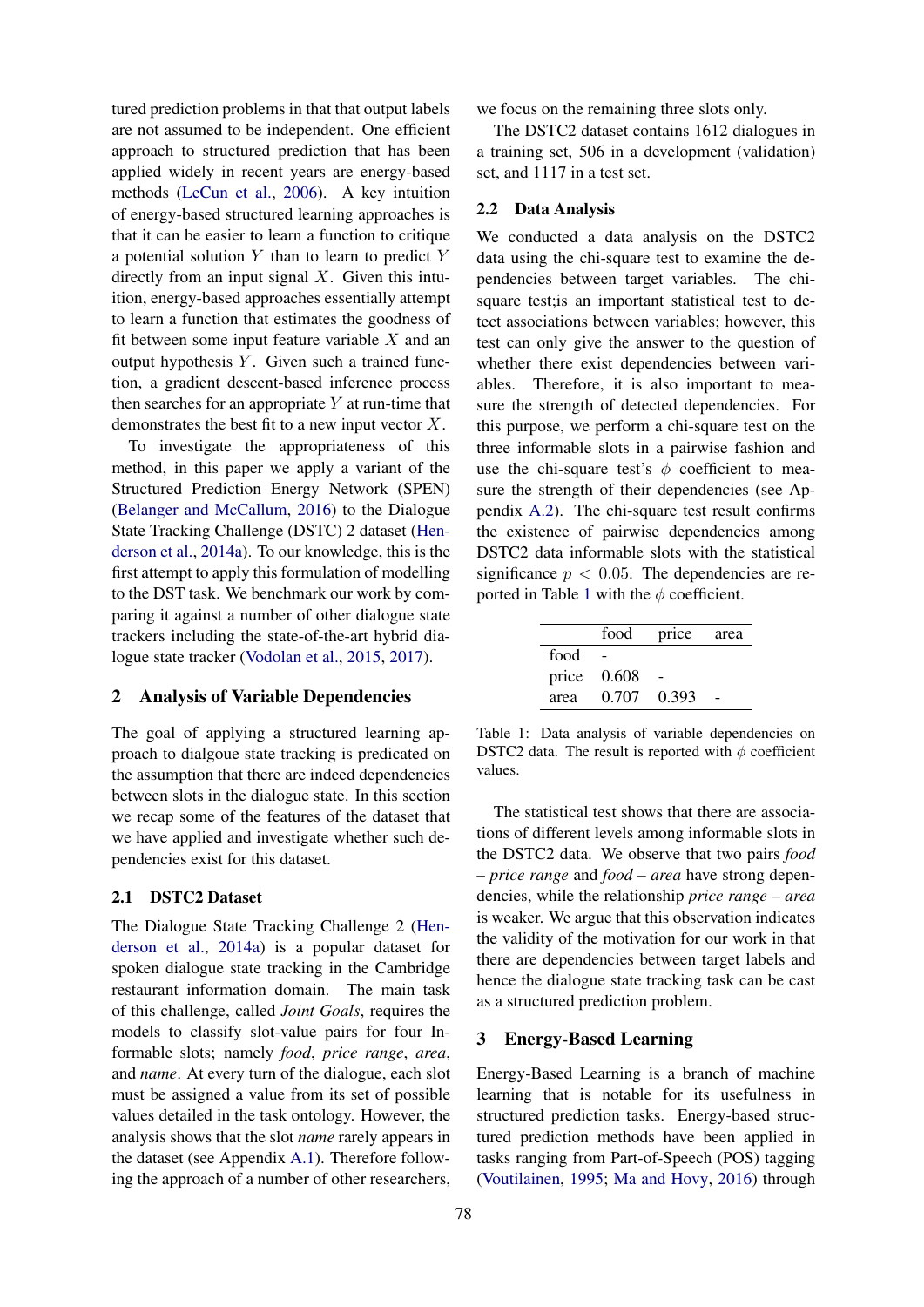to instance segmentation tasks in computer vision [\(Corso et al.,](#page-8-15) [2004;](#page-8-15) [Li and Zhao,](#page-8-16) [2009;](#page-8-16) [Ngiam](#page-8-17) [et al.,](#page-8-17) [2011\)](#page-8-17). In all of these tasks the output is not a highly structured object, but is rather a set of labels that are not assumed to be independent of each other.

The main intuition behind energy-based methods is that it is too challenging to learn a structured output Y for a given input vector  $X$ , and that instead we should learn a function that essentially assesses the goodness of fit between a given structured output  $Y$  and the input vector  $X$ . In practice we often assume that the raw data is pre-processed in a domain appropriate way to give us a more useful representation of the data to evaluate against a given target. Thus the energy network actually calculates the goodness of fit between some representation of X, referenced from here on out as  $F(X)$ , and a candidate output Y. While in principle a wide range of methods could be used to generate a feature representation  $F(X)$ , in this work we assume the feature representation is generated by some form of deep network which we refer to as the feature network. For an image processing task such a network might be based on series of convolutions, while in a language processing task such a network might be based on a recurrent architecture. Given the above, we define that energy function itself simply as  $E(F(X), Y)$  which returns some scalar value.

During training, an appropriate objective function  $L(E, E^*)$ , where  $E^* = E((F)X, Y^*)$  is the ground truth energy calculated based on input feature representation  $F(X)$  and target labels  $Y^*$ , is used to guide training such that the energy function is minimised for valid combinations of  $F(X)$ and Y observed in the training data. During runtime we do not have gold standard values for  $Y$ , and instead we only have processed inputs  $F(X)$ . Thus at runtime we begin with an initial hypothesis for Y – usually that  $Y = [0]^N$ , and we then perform an inference process to update  $Y$  so as to find the best fit according to our learned differentiable energy function. This overall approach is illustrated by Figure [1.](#page-2-0)

The specific design of the energy function is important in achieving an appropriate estimator for goodness of fit between input vectors and candidate structured outputs. [Belanger and Mc-](#page-7-0)[Callum](#page-7-0) [\(2016\)](#page-7-0) propose an energy function based around the combination of a local and global en-

<span id="page-2-0"></span>

Figure 1: An example of Energy-Based Model, that consists of a feature network  $F(X)$ , an energy function  $E(F(X), Y)$ , and an objective function  $L(E, E^*)$ , where X is input variable,  $F(X)$  is a feature representation generated by a feature network,  $Y$  is predicted output variable, and  $Y^*$  is a gold standard label output variable.

ergy where global energy gives a scalar that represents the cross correlations for the target vector Y only, and the local energy considers the relationship between the input vector  $X$  and individual elements of the total output structure variable, i.e.,  $y \in Y$ . Both the local and global energy functions are approximated as layers in a neural network such that complex energy functions may be learned from the training data.

As indicated, the energy function beside being used to produce scalar energy values is also used to generate predicted output variables. This process is called the *Inference process*. Commonly a gradient-based technique is used to generate the output variable in a continuous space [\(Belanger](#page-7-0) [and McCallum,](#page-7-0) [2016;](#page-7-0) [Belanger et al.,](#page-7-1) [2017\)](#page-7-1). The inference process can be formulated as follow:

$$
y_{t+1} \leftarrow y_t - \eta_t \nabla_y (E(X, Y)) \tag{1}
$$

where  $\eta_t$  is the learning rate at time step t, and  $\nabla_{\mathbf{y}}(E(X, Y))$  is the gradients of energy value with respect to the output variable.

The process to train the energy network parameters is called the *Learning process*, where an objective function is used to calculate how good the prediction is, and its gradients are used to backpropagate throughout the network. It is important to define a good objective function for the network [\(LeCun and Huang,](#page-8-18) [2005\)](#page-8-18). This process is standard for deep learning models. The parameters are updated with the formula:

$$
\theta \leftarrow \theta - \lambda \nabla_{\theta} (L(E, E^*)) \tag{2}
$$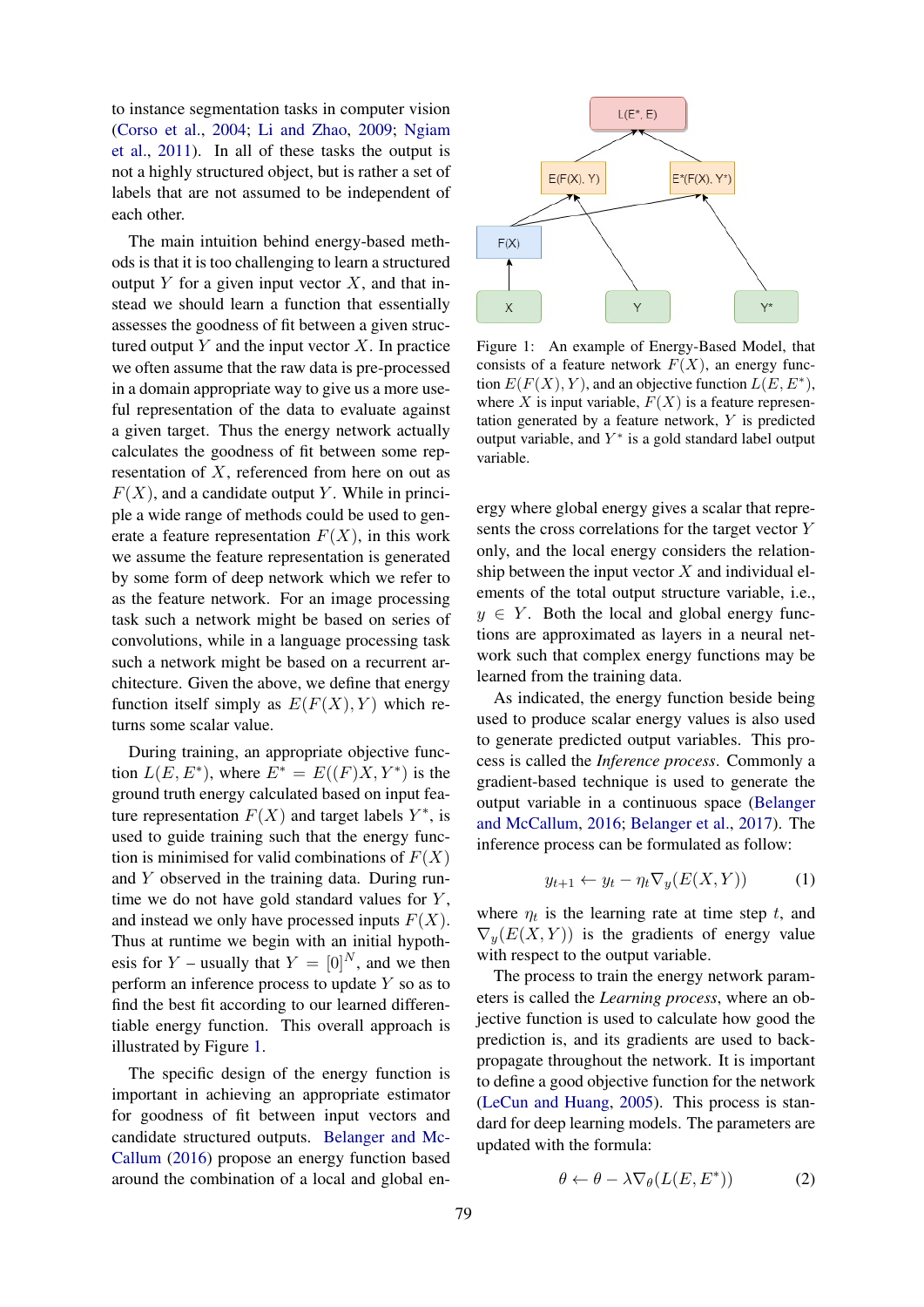where  $\theta$  is the network parameters,  $\lambda$  is the learning rate, and  $\nabla_{\theta}(L(E, E^*))$  is the gradients of the loss between predicted and ground truth energies with respect to trainable parameters of the network.

## 4 Energy-Based Dialogue State Tracker

Based on the general principles of energy based modelling, we propose a deep learning energybased architecture for dialogue state tracking. Given the approach outlined in the previous section, the model consists of three main components:

- Feature network is a function implemented as a deep learning network to transform dialogue input into an appropriate representation which can be fed to the energy function.
- Energy function is a function implemented as a feed-forward network that is trained to assign scalar energy values to any given configuration of input and output variables.
- Loss function is a function that provides an measurement of the quality of the network predictions.

In the following we provide details of these components as we specifically designed them for the DSTC2 dataset.

#### <span id="page-3-2"></span>4.1 Feature Network

DSTC2 dialogue data consists of a number of calls (conversations) which in turn are built out of a sequence of turn pairs. Each turn pair consists of the user utterance itself, and a system response – referred to as the machine act.

User utterances are sequences of words (tokens); thus we use a bidirectional LSTM architecture [\(Hochreiter and Schmidhuber,](#page-8-19) [1997\)](#page-8-19) to generate an initial representation of the whole word sequence in a turn (see Figure [2\)](#page-3-0). This utterance LSTM is fed using a word embedding layer that is trained directly on our data; empirically we found this to provide us with better results than using a public pre-trained word embedding component.

Machine acts are provided in a semantic representation format, therefore we first parse these into vector representations following the approach outlined in the Word-based Dialogue state tracker [\(Henderson et al.,](#page-8-20) [2014b\)](#page-8-20). These machine act vectors are high-dimensional one-hot encodings; therefore we find it useful to feed these through an

<span id="page-3-0"></span>

Figure 2: The bidirectional LSTM architecture to encode utterances. ⊕ denotes the concatenation operation.

encoder to produce a reduced distributed representation (see Figure [3\)](#page-3-1).

<span id="page-3-1"></span>

Figure 3: The encoder with two fully connected layers to reduce the dimensionality of machine act vectors.

We concatenate the encoded machine act vector with the output vector of the bi-directional utterance encoder to form a dialogue turn representation vector.

In order to handle dialogue input and dialogue history, it is necessary to use a second LSTM layer unrolling throughout individual turns to build up a complete representation of the dialogue (see Figure [4\)](#page-4-0). Therefore, we feed the input vector produced for each turn into the second full-dialogue LSTM, and receive a fixed-size output vector – this is thus a representation of the whole dialogue up to the current turn. Hyper-parameters for the two LSTM layers plus the embeddings layers used to produce distributed representations of both user utterances and machine acts are presented later in Table [2.](#page-5-0)

While it is possible for us to feed the output of the second LSTM layer directly as input to an energy layer and perform training, this approach is sub-optimal. As noted by [Belanger and McCallum](#page-7-0)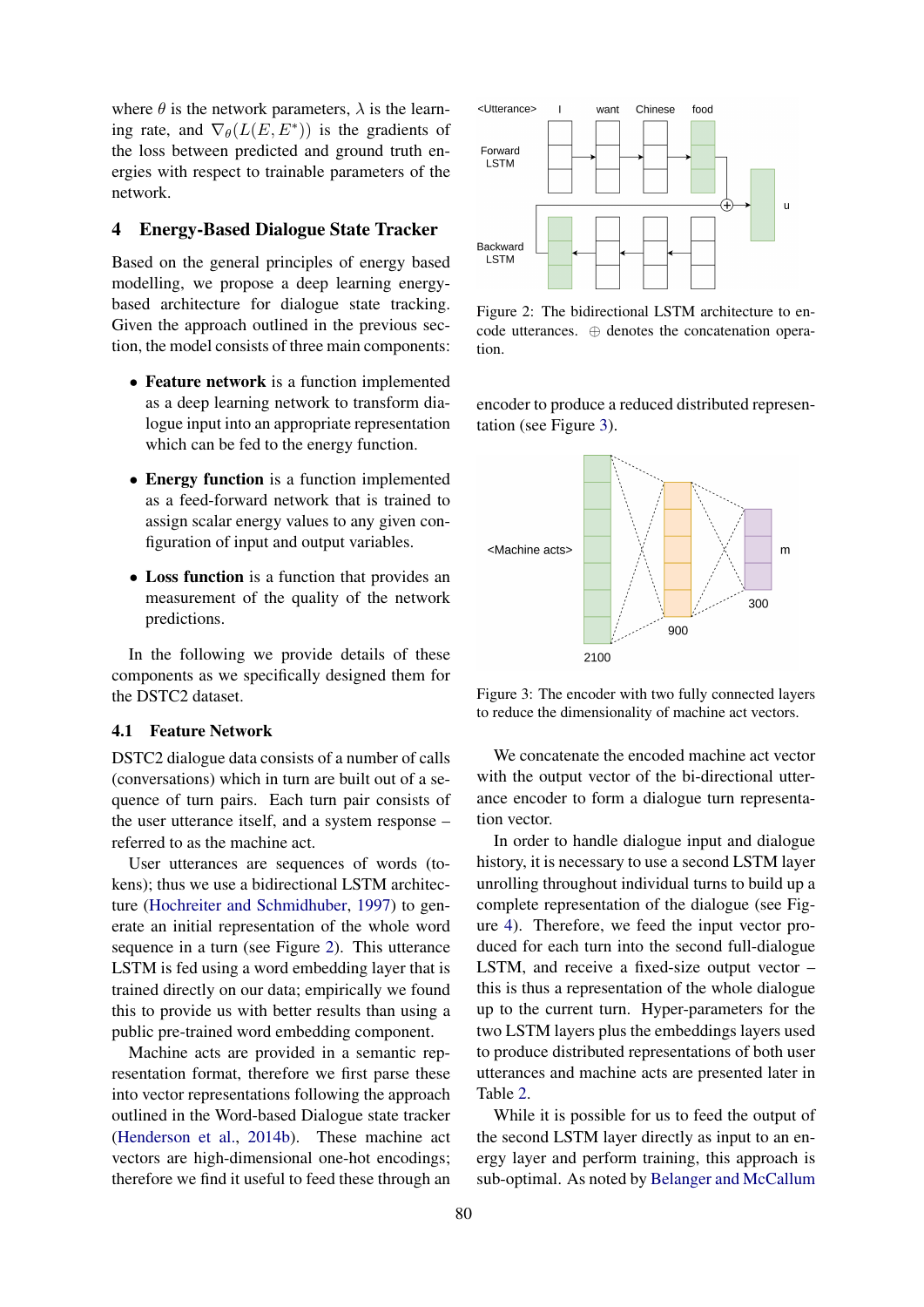<span id="page-4-0"></span>

Figure 4: The deep LSTM architecture to transform dialogue input into fixed-size vector representations.

[\(2016\)](#page-7-0), the feature network should ideally be pretrained to improve the quality of features. Therefore we pre-train our feature network by plugging it into a multi-task style learning architecture for dialogue state tracking in the style of that proposed by [Trinh et al.](#page-8-5) [\(2018\)](#page-8-5). Specifically, to complete pre-training the outputs of the second LSTM are fed to a set of three softmax outputs that affect three independent multinomial targets. Optimisation with backpropagation is then used to train the network in the normal way. When used as input to the energy network, the final layer consisting of a set of three softmax operations are discarded and instead the LSTM outputs are taken to be the output of the feature network, i.e.,  $F(X)$ .

The above approach has the advantage that the feature network's output vectors  $F(X)$ , i.e., the outputs of the turn based LSTM, are already well aligned to producing candidate target representations  $Y$  – although they are not actual candidate targets.

### 4.2 Energy Function

The energy function is implemented on top of the feature network to assign the scalar energy values to combinations of dialogue input and output variables. It should be noted though that the energy function in the literature is usually defined in terms of  $X$  and  $Y$ , but, for the sake of clarity, we will de-

scribe it in terms of Y and  $F(X)$ , our pre-trained feature representation.

We build our model based around that proposed for the Structured Prediction Energy Network (SPEN) model [\(Belanger and McCallum,](#page-7-0) [2016\)](#page-7-0). In this approach the energy function is the summation of individual *Local energy* and *Global energy* terms:

$$
\mathcal{E} = E_{local}(F(X), Y) + E_{global}(Y) \tag{3}
$$

Local energy is computed between input and output (label) variables.

$$
E_{local}(F(X), Y) = \sum_{i=1}^{L} y_i W_i^{\top} F(X)
$$
 (4)

where  $W_i$  is a vector for each label, and  $y_i \in Y$  is the  $i^{th}$  label in the label set.

Global energy meanwhile captures the relationship between labels in the set of output variables independently of the input features. It is also called Label energy and is given below:

$$
E_{global}(Y) = W_{g2}^{\top} \tanh(W_{g1}^{\top} Y) \tag{5}
$$

where all weights  $W$ ,  $W_{g1}$ , and  $W_{g2}$  are parameters that are learned during the training process.

### 4.3 Loss Function

There are several options for designing the loss function for use in energy-based modelling. In our architecture, we use a loss function based on that proposed for the end-to-end SPEN model [\(Be](#page-7-1)[langer et al.,](#page-7-1) [2017\)](#page-7-1). This is given as follows:

$$
\mathcal{L} = \frac{1}{T} \sum_{t=1}^{T} \frac{1}{T - t + 1} L(y_t, y^*)
$$
(6)

where  $T$  is the number of iterations in the inference process,  $t$  is an iterative variable running through the inference loop, and  $L(y_t, y^*)$  is the loss function between the predicted output and the target labels.

The motivation for this loss function is that it measures the quality of every generated prediction  $L(y_t, y^*)$  in the inference loop, and encourages the Energy function to produce good quality prediction by including the coefficient for each iteration  $\frac{1}{T-t+1}$ .

Although the end prediction  $y_T$  is our desired output, it is not advised to only calculate loss value of this output. If doing so, the model can possibly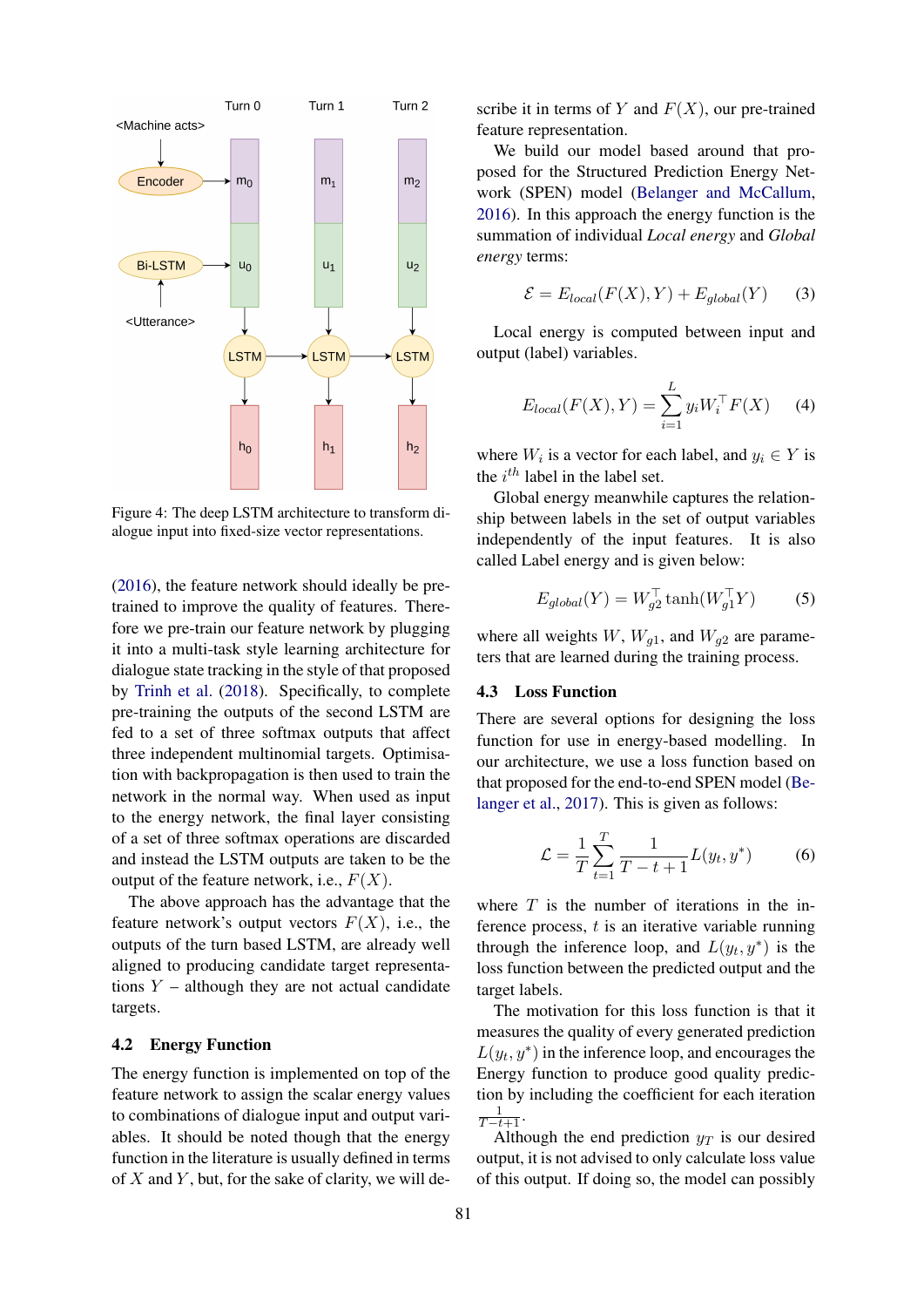generate the output only at the last inference iteration rather than moving smoothly towards the output in the loop.

Since we define the dialogue state tracking task as a multilabel classification task, we use the cross entropy loss for the formula  $L(y_t, y^*)$ .

## 5 Experiments

In this section we provide details of the dataset, hyper-parameter selection, and validation results. Test results are presented in the next section.

We train our models with the training set and use the development set to select the best trained parameters. Following this, we run our models with the test set and report those results.

For the food type, price range, and area slots, we merge all three labels into a single multi-label classification task for the sake of the energy-based calculations. In other words we sacrifice the domain constraint that one and only variable can be active individually for each of our slots and instead look for complete global configurations. This is necessary to allow a more elegant integration with the energy-based mechanisms we introduced in the previous sections. In practice our model still (mostly) learns that we need one and only one slot for each of the *food*, *price range*, and *area* related subspace of our target variable.

The model performance is evaluated and reported with the *accuracy* metric, which is one of the feature metrics for the DSTC2.

### 5.1 Model hyper-parameters

As indicated earlier, we developed a multi-task deep learning state tracker to pre-train the feature network which is subsequently supplied to the energy-based network. This network in practice also serves as a valid benchmark against which we can compare the results of our energy-based model.

This multi-task learning network consists of our feature network (section [4.1\)](#page-3-2) leading into three classifiers for the three informable slots. These three classifiers are implemented with *softmax* output activation function as tracking each slot by itself is a multinomial classification task. We train all parameters of this system end-to-end with a cross entropy loss function and use the Adam optimizer.

The energy-based system is trained with the best set of pre-trained parameters from the multitask learning-based system having reviewed its performance on the DSTC2 development set. As we combine the labels of informable slots, the task then becomes a multilabel classification task. Therefore we use a *sigmoid* activation function for the output of the energy-based system to produce predictions rather than using three softmax functions as used in the multi-task network above.

The detail of the selected hyper parameters are presented in the Table [2.](#page-5-0) All hyper parameters are chosen through a strict selection based on the experiments on DSTC2 training and development sets. We developed our energy-based model in TensorFlow (TF) 1.13 [\(Abadi et al.,](#page-7-2) [2015\)](#page-7-2). As is the case with the multi-task system, we apply the cross entropy loss function and the Adam optimizer [\(Kingma and Ba,](#page-8-21) [2015\)](#page-8-21) to train the energybased network.

<span id="page-5-0"></span>

| Hyper parameter              | Value         |  |
|------------------------------|---------------|--|
| Feature network              |               |  |
| Machine acts encoded size.   | 300           |  |
| Encoder output activation    | tanh          |  |
| Word embedding size          | 300           |  |
| LSTM number of units         | 128           |  |
| LSTM drop out                | 0.2           |  |
| LSTM output activation       | tanh          |  |
| Inference process            |               |  |
| Number of iterations         | 50            |  |
| Initial learning rates       | 0.001         |  |
| Non-linearity function       | tanh          |  |
| Learning process             |               |  |
| Loss function                | Cross entropy |  |
| Optimizer                    | Adam          |  |
| Learning rate                | 0.001         |  |
| Maximal global gradient norm | 5.0           |  |

Table 2: Basic hyper parameters used in experiments constructing the energy-based dialogue state tracker.

### 5.2 Validation results

During the development phase we carry the evaluation of our multi-task learning-based and energybased models against the DSTC2 development set in order to find the best set of parameters. We report on both a mean accuracy produced with Tensorflow directly from our data, and the Joint Goals accuracy produced by the toolset provided for the DSTC2 dataset [\(Henderson et al.,](#page-8-22) [2013\)](#page-8-22). We present the validation results in Table [3.](#page-6-0)

In the validation results we observe that ap-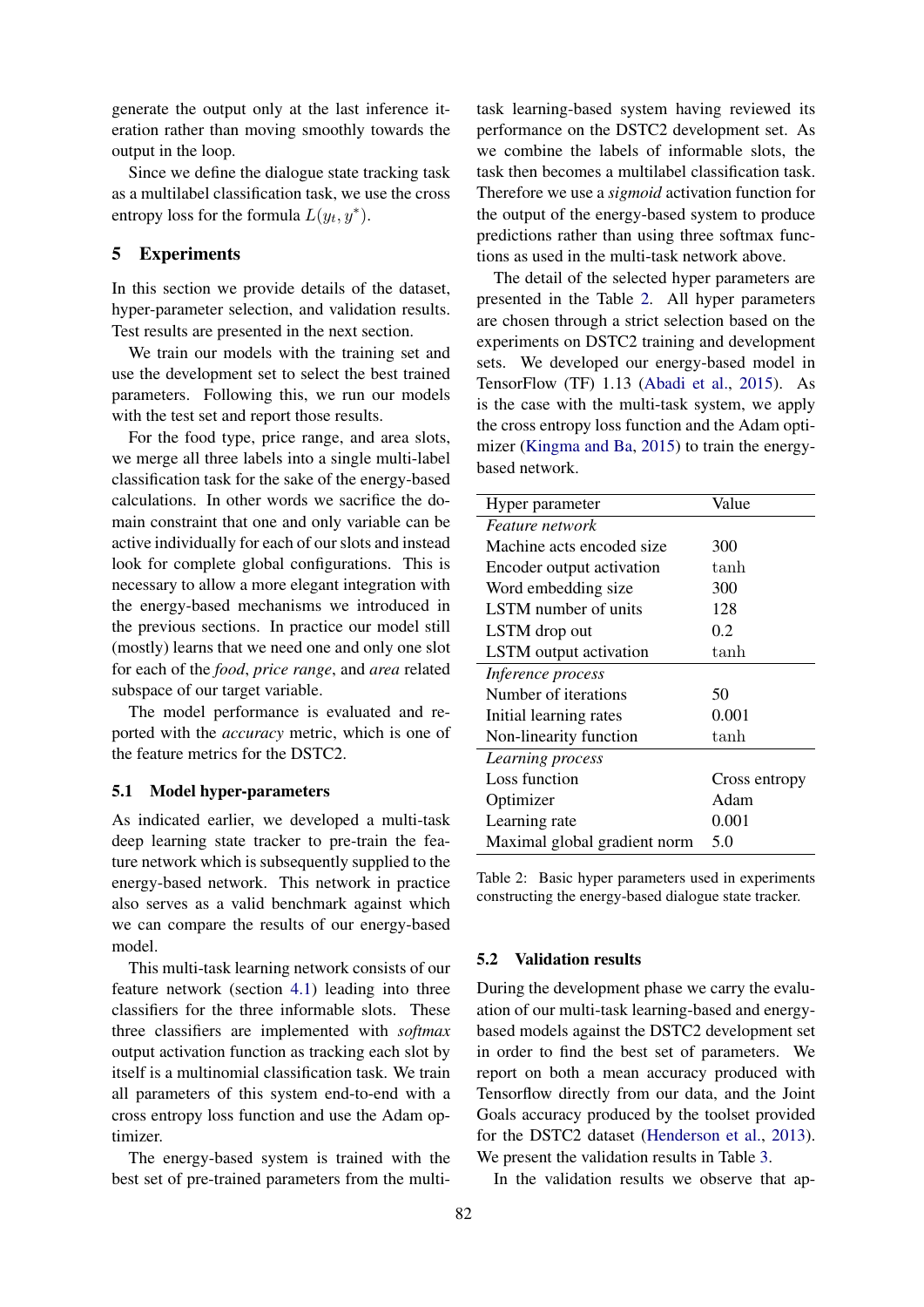<span id="page-6-0"></span>

| Model                 |       | TF Acc. DSTC2 Acc. |
|-----------------------|-------|--------------------|
| Multi-task            | 0.719 | 0.692              |
| Energy-based          | 0.759 | 0.715              |
| <b>DSTC2</b> Baseline |       | 0.623              |

Table 3: Model performances on the Joint Goals task of DSTC2 development set.

plying the energy network on top of deep learning feature network improves the accuracy on the main tracking task by a margin up to 4%. We also see that there is a big gap between raw accuracy during the training process and external DSTC2 joint goal accuracy results when running evaluation on the output track file. This can be explained by a number of factors, including our exclusion of one of the informable slots from the DST task, that brings the accuracy on the DSTC2 development set down by nearly 1%, and the fact that the raw accuracy metric is carried on mini-batches while the DSTC2 metric evaluates the output of the whole dataset. Despite the differences, it is clear that the overall indicative result indicates a strong improvement with the application of the energy network.

## 6 Results & Discussions

We selected the best fitting set of hyper-parameters and the highest accuracy checkpoint from validation for use on the test set. We report our results against the DSTC2 baseline and other state-of-theart trackers (see Table [4\)](#page-6-1). We choose reference dialogue state trackers that are related to our work in different aspects such as their investigation of variable dependencies or because the network architecture is similar to or inspired that which we use. The evaluation metric used on test results is the accuracy provided by the DSTC2 reference evaluation system since this is the same metric used by the published solutions.

Similar to the development set, the energybased model outperforms the multi-task deep learning tracker by a large margin. The observed improvement can only be achieved due to the energy function and inference process of the energy-based learning approach. Our multitask learning-based tracker is developed with a straight-forward recurrent neural networks (RNN) architecture. The multi-task model is trained to track all three DSTC2 informable slots at the same time, but it does not really tackle the relationships

<span id="page-6-1"></span>

| Model                       | Accuracy |
|-----------------------------|----------|
| <b>Hybrid Tracker</b>       | 0.796    |
| Word-based Tracker          | 0.768    |
| EncDec Framework            | 0.730    |
| <b>MTL Model</b>            | 0.728    |
| <b>CRF</b> Tracker          | 0.601    |
| Our work                    |          |
| <b>Energy-based Tracker</b> | 0.749    |
| Multi-task Tracker          | 0.720    |
| <b>DSTC2</b> Baseline       | 0.719    |

Table 4: The performances of Dialogue State Trackers on the Joint Goals task of DSTC2 test set.

between them. On the other hand, the energybased network includes the possible dependencies of these slots by using an energy function over all slot labels and pre-trained features.

As mentioned above there exist Dialogue State Trackers that also tackle the relationships between variables such as EncDec Framework [\(Platek](#page-8-6) [et al.,](#page-8-6) [2016\)](#page-8-6), MTL-based model [\(Trinh et al.,](#page-8-5) [2018\)](#page-8-5), and Conditional Random Field (CRF) tracker [\(Kim and Banchs,](#page-8-7) [2014\)](#page-8-7). When comparing our energy-based model with those, we observe that our work achieves higher accuracy than those for the DSTC2 test set. Two out of three trackers, namely the MTL-based model and EncDec Framework, try to track Dialogue States within the incremental dialogue context, that limited their performances in general. Our work does not include the incrementality phenomenon. [Kim and](#page-8-7) [Banchs](#page-8-7) [\(2014\)](#page-8-7) manually define input features in their work, that do not perform well. In our work we set up the model to learn these features automatically, and see improved results.

Among the state-of-the-art DSTC2 trackers, the Hybrid model [\(Vodolan et al.,](#page-8-11) [2015,](#page-8-11) [2017\)](#page-8-12) is the most similar in architecture to our work. Both approaches use a deep learning model as a feature network. The difference between their and our trackers lies in the algorithms applied on top of the feature network. For the hybrid tracker the authors apply a set of manual rule-based differentiable calculations to predict the dialogue states, while in our work we implement an energy network, that is also deep learning-based. The Word-based tracker [\(Henderson et al.,](#page-8-20) [2014b\)](#page-8-20) is a fully RNN-based model, that is notable for its high performance and the feature extraction technique. [Vodolan et al.](#page-8-12) [\(2017\)](#page-8-12) as well as our work adopts this technique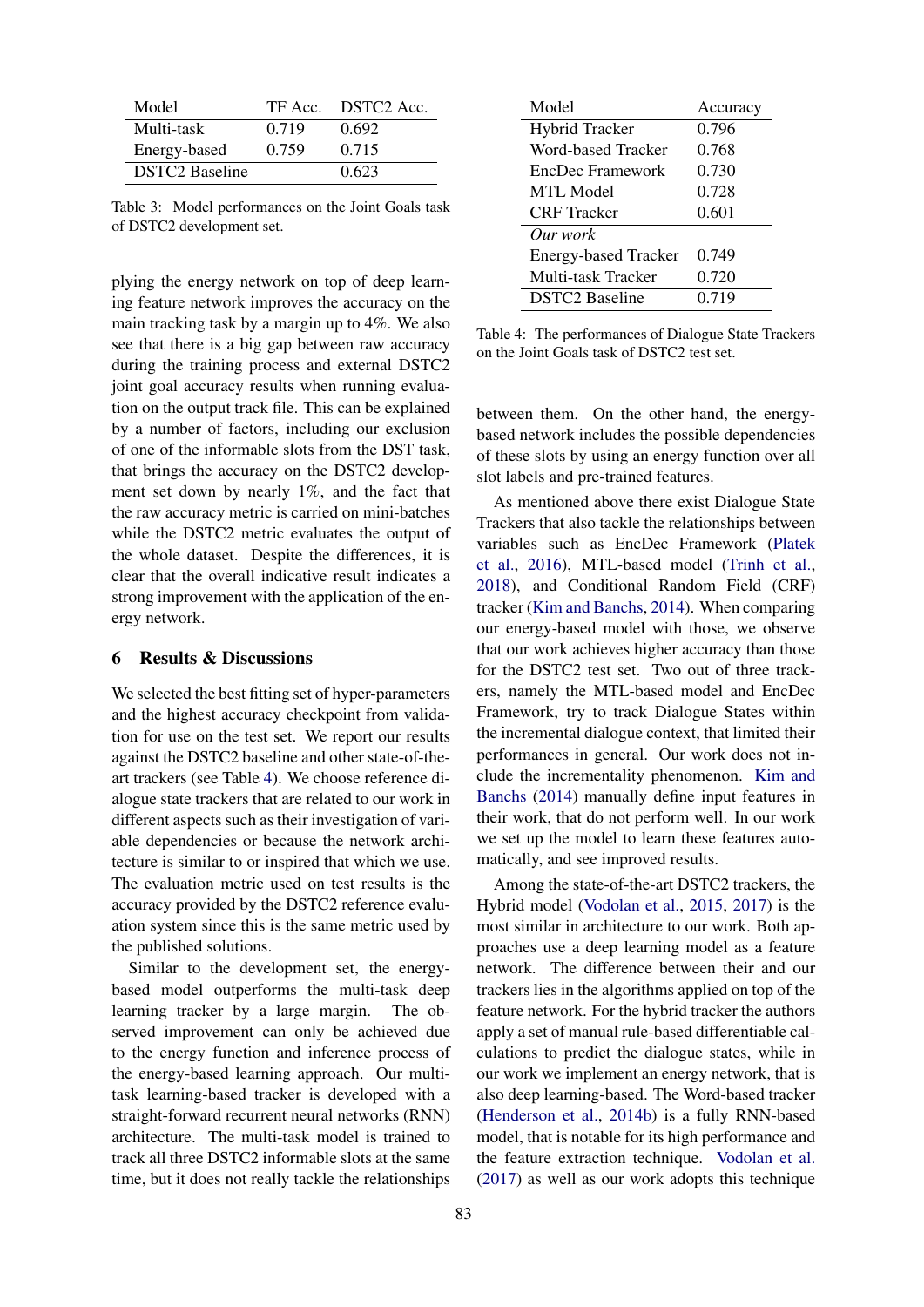to extract features from dialogue input.

### 6.1 Variable Associations Analysis

As observed above, the energy-based system performs better than the multi-task model in overall score of accuracy. However, the accuracy metric does not provide any extra information in terms of variable associations that the energy-based approach takes advantage of. Therefore, we performed further analysis on the results that our trackers produced for DSTC2 test set to compare our predictions to those of the DSTC2 baseline system. The analysis is conducted in a similar fashion to that presented in section [2.2,](#page-1-1) and is presented in Table [5.](#page-7-3)

<span id="page-7-3"></span>

|                 | food-price | food-area | price-area |
|-----------------|------------|-----------|------------|
| <b>Testset</b>  | 0.609      | 0.658     | 0.428      |
| Our work        |            |           |            |
| Energy          | 0.577      | 0.659     | 0.428      |
| MTL             | 0.523      | 0.687     | 0.447      |
| <b>Baseline</b> | 0.497      | 0.657     | 0.389      |

Table 5: Result analysis of variable dependencies on the DSTC2 test set. The analysis is reported using the  $\phi$  coefficient values for each informable slot pair. In the table, the first block is variable dependencies in labels of the test set, while the second block is variable dependencies detected by our energy-based (*Energy*) and multi-task (*MTL*) trackers, and the last block is the result of the best DSTC2 baseline system.

The analysis result demonstrates that our energy-based system is capable of tackling the presence of variable dependencies in DSTC2 test set. The energy-based method reflects the relationships of two informable slot pairs, *food – area* and *price range – area*, and produces a very close relationship for the other pair, *food – price range*. On the other hand, the multi-task learning approach manages to capture some dependencies that is shown in the result with bigger margins for all variable pairs.

Overall both the deep learning-based methods outperform the best DSTC2 rule-based baseline system in comparing variable dependencies in the tracking process for at least two out of three informable slot pairs of the task.

## 7 Conclusion

In this paper we presented an energy-based approach to Dialogue State Tracking task that improves the overall performance of a basic deep

learning-based model. Energy-based Learning is notably good at structured prediction that we argue applies to the DST task. The results of our work strengthen the hypothesis that dependencies between variables within the dialogue context have an impact on dialogue state tracking performance. To our knowledge this is the first attempt to apply energy-based learning in a dialogue processing task. Though our results do not in themselves improve on the state of the art, the difference relative to a multi-task deep learning model is significant enough to indicate that the method could lead to improvements on the state of the art if combined with the state of the art. Beyond that combination with hybrid state-of-the-art models, there is other room for improvement. Our current plans includes the investigation of multivariate dependencies in dialogue processing with a larger domain and cross domains. We also believe that it is good to conduct an extensive analysis on variable dependencies in data and performances of different architectures.

## Acknowledgements

This research was supported by the ADAPT Centre for Digital Content Technology which is funded under the SFI Research Centres Programme (Grant 13/RC/2106) and is co-funded under the European Regional Development Fund.

#### References

- <span id="page-7-2"></span>Martín Abadi, Ashish Agarwal, Paul Barham, Eugene Brevdo, Zhifeng Chen, Craig Citro, Greg S. Corrado, Andy Davis, Jeffrey Dean, Matthieu Devin, Sanjay Ghemawat, Ian Goodfellow, Andrew Harp, Geoffrey Irving, Michael Isard, Yangqing Jia, Rafal Jozefowicz, Lukasz Kaiser, Manjunath Kudlur, Josh Levenberg, Dan Mane, Rajat Monga, Sherry Moore, Derek Murray, Chris Olah, Mike Schuster, Jonathon Shlens, Benoit Steiner, Ilya Sutskever, Kunal Talwar, Paul Tucker, Vincent Vanhoucke, Vijay Vasudevan, Fernanda Viegas, Oriol Vinyals, Pete Warden, Martin Wattenberg, Martin Wicke, Yuan Yu, and Xiaoqiang Zheng. 2015. [TensorFlow: Large-Scale](http://arxiv.org/abs/1603.04467) [Machine Learning on Heterogeneous Distributed](http://arxiv.org/abs/1603.04467) [Systems.](http://arxiv.org/abs/1603.04467)
- <span id="page-7-0"></span>David Belanger and Andrew McCallum. 2016. [Struc](http://arxiv.org/abs/1511.06350)[tured Prediction Energy Networks.](http://arxiv.org/abs/1511.06350) In *Proceedings of the 33rd International Conference on Machine Learning*, volume 48.
- <span id="page-7-1"></span>David Belanger, Bishan Yang, and Andrew McCallum. 2017. [End-to-End Learning for Structured Predic](http://arxiv.org/abs/1703.05667)[tion Energy Networks.](http://arxiv.org/abs/1703.05667) In *Proceedings of the 34th International Conference on Machine Learning*.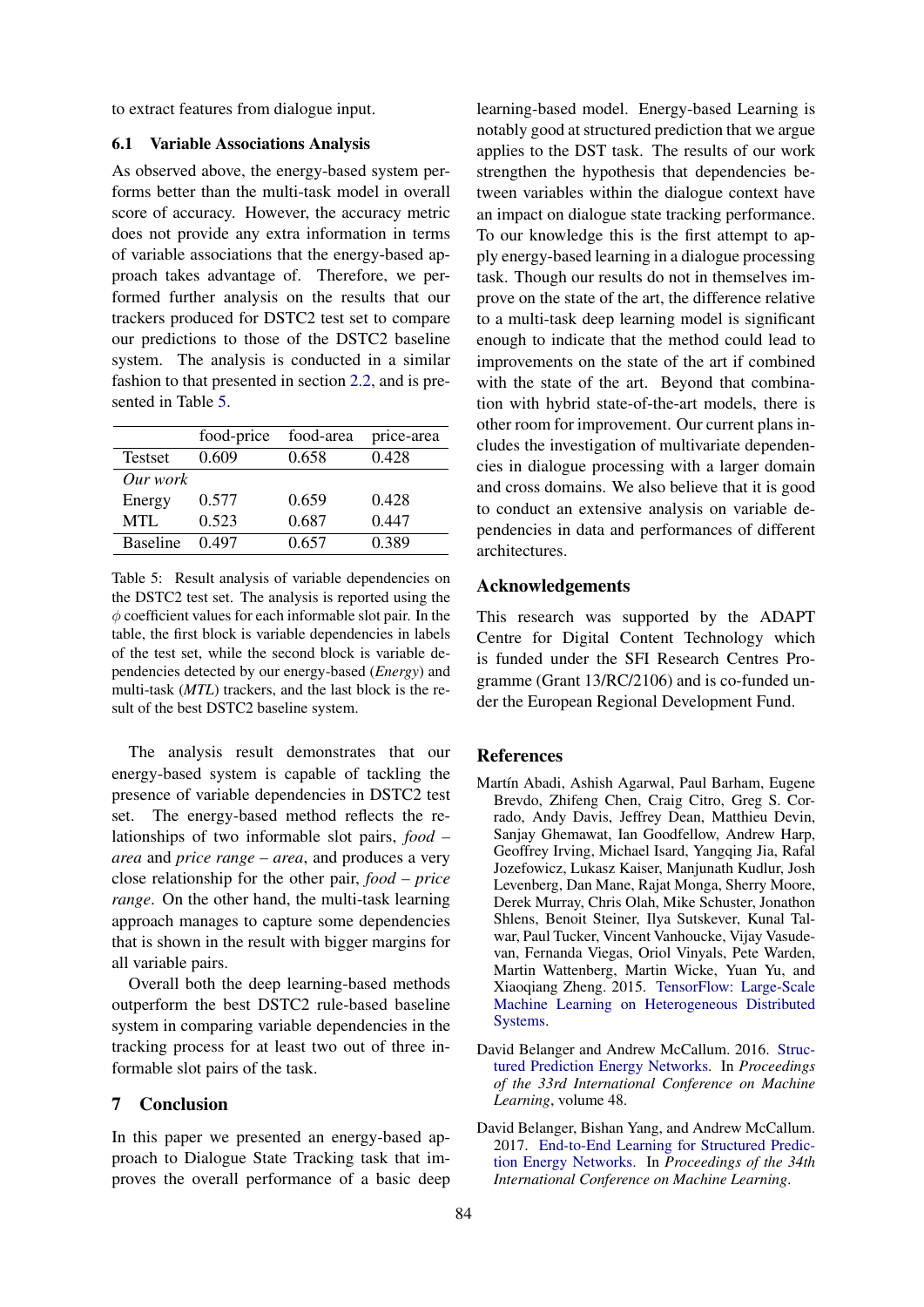- <span id="page-8-0"></span>Paweł Budzianowski, Stefan Ultes, Pei-Hao Su, Nikola Mrksic, Tsung-Hsien Wen, Inigo Casanueva, Lina Rojas-Barahona, and Milica Gasic. 2017. [Sub](http://arxiv.org/abs/1706.06210)[domain Modelling for Dialogue Management with](http://arxiv.org/abs/1706.06210) [Hierarchical Reinforcement Learning.](http://arxiv.org/abs/1706.06210) In *Proceedings of the SIGDIAL 2017 Conference*, pages 86–92.
- <span id="page-8-15"></span>Jason J. Corso, Maneesh Dewan, and Gregory D. Hager. 2004. [Image Segmentation Through Energy](https://doi.org/10.1109/ICPR.2004.1334076) [Minimization Based Subspace Fusion.](https://doi.org/10.1109/ICPR.2004.1334076) In *Proceedings of the 17th International Conference on Pattern Recognition ICPR 2004*, volume 2, pages 120–123. IEEE.
- <span id="page-8-22"></span>Matthew Henderson, Blaise Thomson, and Jason Williams. 2013. *[Dialog State Tracking Challenge](http://camdial.org/{~}mh521/dstc/) [2 & 3](http://camdial.org/{~}mh521/dstc/)*.
- <span id="page-8-10"></span>Matthew Henderson, Blaise Thomson, and Jason D. Williams. 2014a. The Second Dialog State Tracking Challenge. In *Proceedings of the SIGDIAL 2014 Conference*, pages 263–272.
- <span id="page-8-20"></span>Matthew Henderson, Blaise Thomson, and Steve Young. 2014b. Word-Based Dialog State Tracking with Recurrent Neural Networks. In *Proceedings of the SIGDIAL 2014 Conference*, pages 292–299.
- <span id="page-8-19"></span>Sepp Hochreiter and Jurgen Schmidhuber. 1997. [Long Short-Term Memory.](https://doi.org/10.1162/neco.1997.9.8.1735) *Neural Computation*, 9(8):1735–1780.
- <span id="page-8-8"></span>Takaaki Hori, Hai Wang, Chiori Hori, Shinji Watanabe, Bret Harsham, Jonathan Le Roux, John R. Hershey, Yusuke Koji, Yi Jing, Zhaocheng Zhu, and Takeyuki Aikawa. 2016. Dialog State Tracking With Attention-Based Sequence-To-Sequence Learning. In *Proceedings of 2016 IEEE Workshop on Spoken Language Technology*, pages 552–558.
- <span id="page-8-7"></span>Seokhwan Kim and Rafael E. Banchs. 2014. Sequential Labeling for Tracking Dynamic Dialog States. In *Proceedings of the SIGDIAL 2014 Conference*, pages 332–336.
- <span id="page-8-21"></span>Diederik P. Kingma and Jimmy Ba. 2015. [Adam: A](http://arxiv.org/abs/1412.6980) [Method for Stochastic Optimization.](http://arxiv.org/abs/1412.6980) In *Proceedings of the 3rd International Conference for Learning Representations*.
- <span id="page-8-9"></span>Yann LeCun, Sumit Chopra, Raia Hadsell, Marc'Aurelio Ranzato, and Fu Jie Huang. 2006. [A Tutorial on Energy-Based Learning.](https://doi.org/10.1198/tech.2008.s913) *Predicting Structured Data*.
- <span id="page-8-18"></span>Yann LeCun and Fu Jie Huang. 2005. [Loss Functions](http://arxiv.org/abs/arXiv:1011.1669v3) [for Discriminative Training of Energy-Based Mod](http://arxiv.org/abs/arXiv:1011.1669v3)[els.](http://arxiv.org/abs/arXiv:1011.1669v3) In *Proceedings of the 10th International Workshop on Artificial Intelligence and Statistics (AIStats'05)*, pages 206 – 213.
- <span id="page-8-16"></span>Qiuxu Li and Jieyu Zhao. 2009. [MRF Energy Mini](https://doi.org/10.1109/ICNC.2009.354)[mization for Unsupervised Image Segmentation.](https://doi.org/10.1109/ICNC.2009.354) In *Proceedings of the 5th International Conference on Natural Computation, ICNC 2009*, volume 2, pages 67–73. IEEE.
- <span id="page-8-2"></span>Xiujun Li, Yun-Nung Chen, Lihong Li, Jianfeng Gao, and Asli Celikyilmaz. 2017. [End-to-End Task-](http://arxiv.org/abs/1703.01008)[Completion Neural Dialogue Systems.](http://arxiv.org/abs/1703.01008) In *Proceedings of the 8th International Joint Conference on Natural Language Processing*, pages 733–743. Asian Federation of Natural Language Processing.
- <span id="page-8-14"></span>Xuezhe Ma and Eduard Hovy. 2016. [End-to-end Se](http://arxiv.org/abs/1603.01354)[quence Labeling via Bi-directional LSTM-CNNs-](http://arxiv.org/abs/1603.01354)[CRF.](http://arxiv.org/abs/1603.01354) In *Proceedings of the 54th Annual Meeting of the Association for Computational Linguistics*, pages 1064–1074.
- <span id="page-8-17"></span>Jiquan Ngiam, Zhenghao Chen, Pang Wei Koh, and Andrew Y. Ng. 2011. Learning Deep Energy Models. In *Proceedings of the 28th International Conference on Machine Learning*.
- <span id="page-8-6"></span>Ondrej Platek, Petr Belohlavek, Vojtech Hudecek, and Filip Jurcicek. 2016. [Recurrent Neural Networks for](http://arxiv.org/abs/1606.08733) [Dialogue State Tracking.](http://arxiv.org/abs/1606.08733) In *Proceedings of CEUR Workshop, ITAT 2016 Conference*, volume 1649, pages 63–67.
- <span id="page-8-4"></span>Robert J. Ross and John Bateman. 2009. [Daisie: In](https://doi.org/10.1007/978-3-642-04208-9_52)[formation State Dialogues for Situated Systems.](https://doi.org/10.1007/978-3-642-04208-9_52) In *Proceedings of International Conference on Text, Speech and Dialogue, TSD 2009*, pages 379–386.
- <span id="page-8-3"></span>Iulian V. Serban, Alessandro Sordoni, Yoshua Bengio, Aaron Courville, and Joelle Pineau. 2016. [Build](http://arxiv.org/abs/1507.04808)[ing End-To-End Dialogue Systems Using Genera](http://arxiv.org/abs/1507.04808)[tive Hierarchical Neural Network Models.](http://arxiv.org/abs/1507.04808) In *Proceedings of the 30th AAAI Conference on Artificial Intelligence (AAAI-16)*, pages 3776–3783.
- <span id="page-8-1"></span>Pei-Hao Su, Pawel Budzianowski, Stefan Ultes, Milica Gasic, and Steve Young. 2017. [Sample-efficient](http://arxiv.org/abs/1707.00130) [Actor-Critic Reinforcement Learning with Super](http://arxiv.org/abs/1707.00130)[vised Data for Dialogue Management.](http://arxiv.org/abs/1707.00130) In *Proceedings of the SIGDIAL 2017 Conference*, pages 147– 157.
- <span id="page-8-5"></span>Anh Duong Trinh, Robert J. Ross, and John D. Kelleher. 2018. A Multi-Task Approach to Incremental Dialogue State Tracking. In *Proceedings of The 22nd workshop on the Semantics and Pragmatics of Dialogue, SEMDIAL*, pages 132–145.
- <span id="page-8-11"></span>Miroslav Vodolan, Rudolf Kadlec, and Jan Kleindienst. 2015. [Hybrid Dialog State Tracker.](http://arxiv.org/abs/1510.03710) In *Proceedings of the Machine Learning for SLU & Interaction NIPS 2015 Workshop*.
- <span id="page-8-12"></span>Miroslav Vodolan, Rudolf Kadlec, and Jan Kleindienst. 2017. [Hybrid Dialog State Tracker with ASR Fea](http://arxiv.org/abs/arXiv:1702.06336v1)[tures.](http://arxiv.org/abs/arXiv:1702.06336v1) In *Proceedings of the 15th Conference of the European Chapter of the Association for Computational Linguistics, EACL*, volume 2, pages 205–210.
- <span id="page-8-13"></span>Atro Voutilainen. 1995. A syntax-based part-of-speech analyser. In *Proceedings of the 7th conference on European chapter of the Association for Computational Linguistics EACL '95*, pages 157–164.